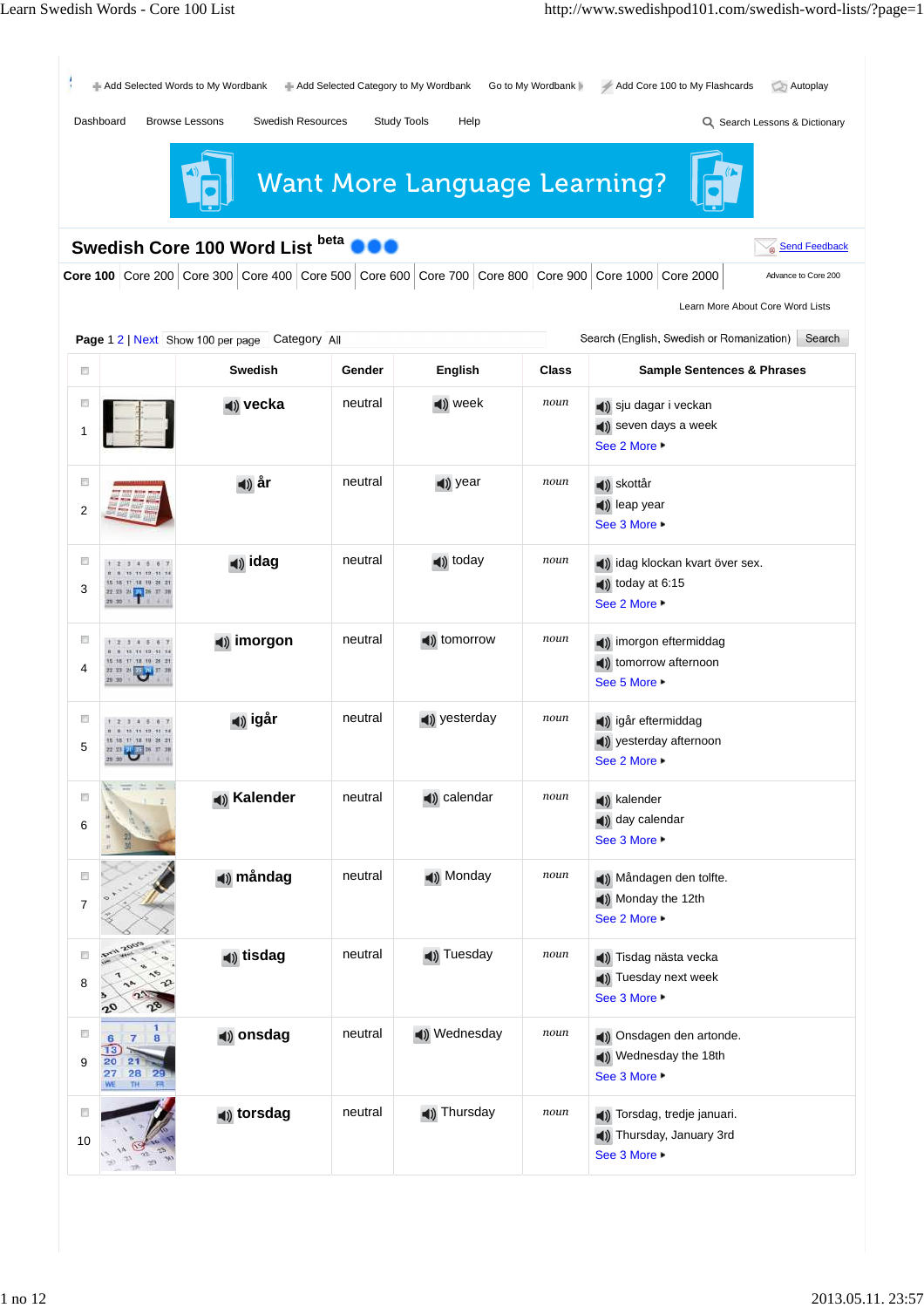**fredag** neutral Friday *noun* Fredagen den åttonde december. Add Selected Words to My Wordbank Add Selected Category to My Wordbank Go to My Wordbank Add Core 100 to My Flashcards Autoplay Add Core 100 to My Flashcards See 2 More ▶  $\overline{C}$  $\Box$ **lördag** neutral Saturday *noun* lördag kväll Saturday night 12 See 3 More  $20$   $21$   $22$ <br> $27$   $28$   $29$  $\Box$ **söndag** neutral **s** Sunday *noun* **s** Sundags frukost Sunday morning breakfast  $11$ <br> $18$  $\frac{10}{17}$ 13  $\overline{\phantom{1}}$ See 5 More ▶  $\Box$  $12$ **sekund** neutral **second** *noun* **a**) i tio sekunder  $10$ (a) for ten seconds 14 9 See 3 More ▶  $\Box$ **timme** neutral **time n n timme** (a) one hour 15 See 4 More ▶  $\overline{\Box}$ **(1) minut** neutral **(1) minute** *noun* **(1)** tre minuter  $\triangleleft$ ) three minutes 16 See 2 More ▶  $\overline{\Box}$ **klockan ...** neutral (a) o'clock *noun* No Sample Sentences & Phrases Available 17  $\overline{\mathbb{Z}}$ (**klocka** neutral (**)** clock  $\frac{1}{2}$  noun (**)** ställa in en väckarklocka set an alarm clock 18 See 4 More ▶  $\overline{\phantom{a}}$ **kan kan kan kan kan kan kan k** (a) can eat 19 See 5 More ▶  $\overline{\Box}$ **använda use verb använda** use **verb a**nvända en webbkamera use a webcam 20 See 5 More ▶ **TELEVISION**  $\overline{\mathbb{R}^n}$ **göra do** *verb* **d**) do *verb* **d**) att göra allt (a) to do it all 21 See 6 More ▶  $\Box$ **gå** go *verb* gå till parken go to the park 22 See 3 More ▶  $\Box$ **komma come come** *verb* **a**) komma tidigt (a) come early 23 See 5 More ▶ **skratta laugh** *verb* **skratta i** skratta åt någonting roligt  $\overline{\mathbb{C}}$ **(1)** laugh at something funny 24 See 9 More  $\Box$ **göra** make *verb* laga kaffe (a) make coffee 25  $f(x)$ See 6 More ▶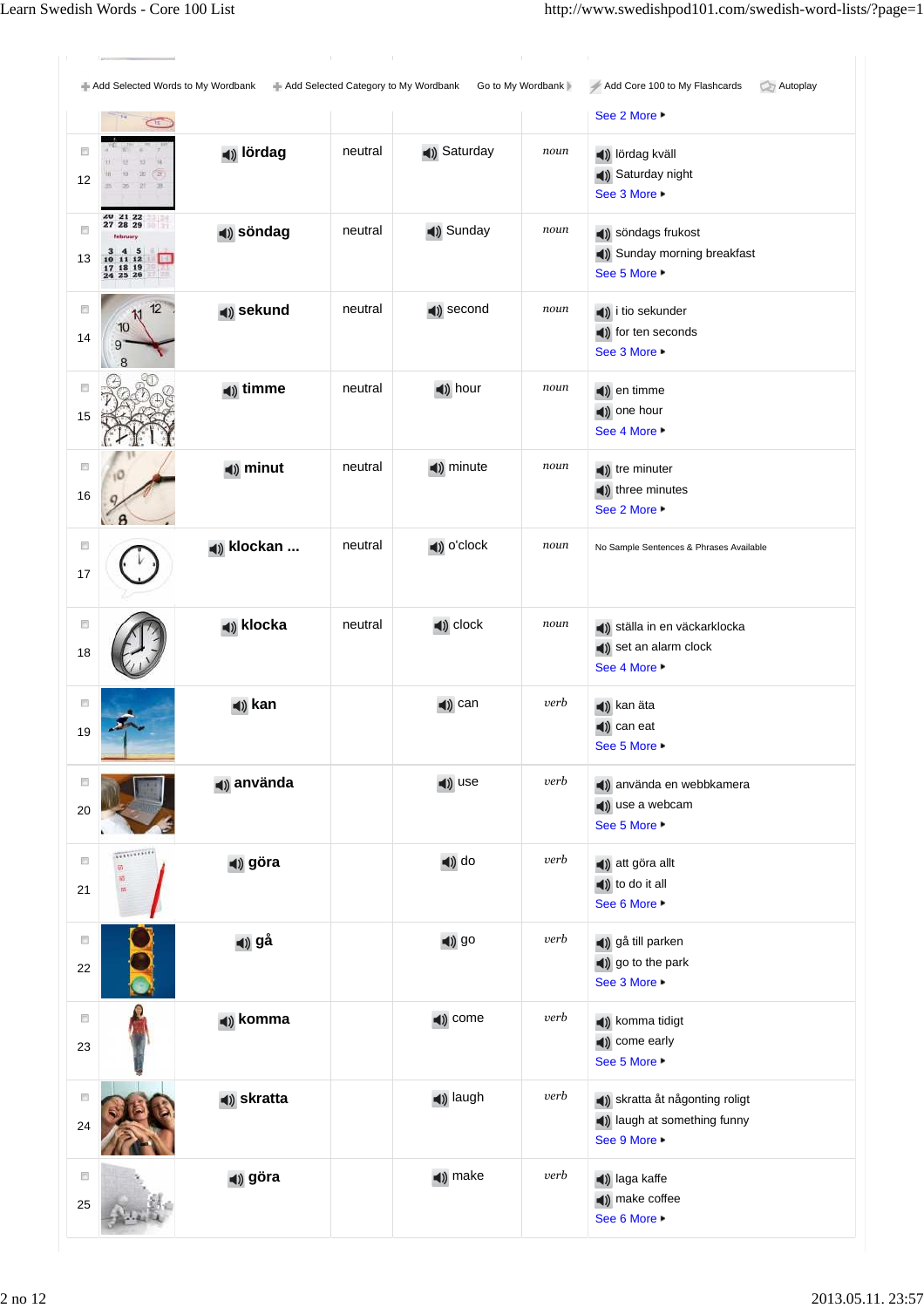Add Selected Words to My Wordbank **Add Selected Category to My Wordbank** Go to My Wordbank Add Core 100 to My Flashcards Autoplay Add Core 100 to My Flashcards See 6 More ▶ ............ **(1) maj neutral 1)** May **noun 1)** majblommor  $\Box$ May flowers 27 See 2 More ▶ .............  $\overline{\mathbb{C}}$ **n**) **mars neutral 1**) March **noun 1**) sjuttonde mars March 17th 28 See 2 More ▶ directions.  $\Box$ (**i)** januari neutral (**i)** January *noun* (**i)** Torsdag, tredje januari. Thursday, January 3rd 29 See 4 More ▶  $\frac{1}{2}$  $\Box$ (a) **februari neutral (b)** February *noun* (b) tjugonionde februari February 29th 30 See 2 More ▶ ............  $\Box$ **april** neutral **4**) April *noun* **4**) första april April first 31 See 2 More ▶ **HILL CARDS**  $\overline{\mathbb{R}^n}$ **juni** neutral **(1)** June *noun* (1) junibröllop (a) June wedding 32 See 2 More ▶ \*\*\*\*\*\*\*\*\*\*\*\*\*  $\Box$ **(1) juli neutral (1)** July **noun (1)** juli månad month of July 33 See 2 More ▶ .............  $\overline{\phantom{a}}$ **augusti** neutral **4**) August *noun* **4**) en varm augusti dag hot August day 34 See 2 More ▶  $\frac{1}{2}$  $\Box$ **september** neutral **september noun september** September 1st 35 See 2 More ▶  $\frac{1}{10}$  $\overline{\mathbb{R}^n}$ (a) **oktober neutral c**) October **noun q**) den trettonde oktober on October 13th 36 See 1 More ▶ ann Conn  $\Box$ (1) november neutral (1) November *noun* (1) Thanksgiving, torsdagen tjugofjärde november. 37 Thanksgiving, Thursday November 24th See 1 More ------------- $\overline{\mathbb{Z}}$ (a) december neutral (b) December *noun* (b) tjugofemte december December 25th 38 See 2 More ▶ **Trevligt att**  $\overline{\mathbb{R}^n}$ Nice to meet *expression* No Sample Sentences & Phrases Available you. **träffas.** 39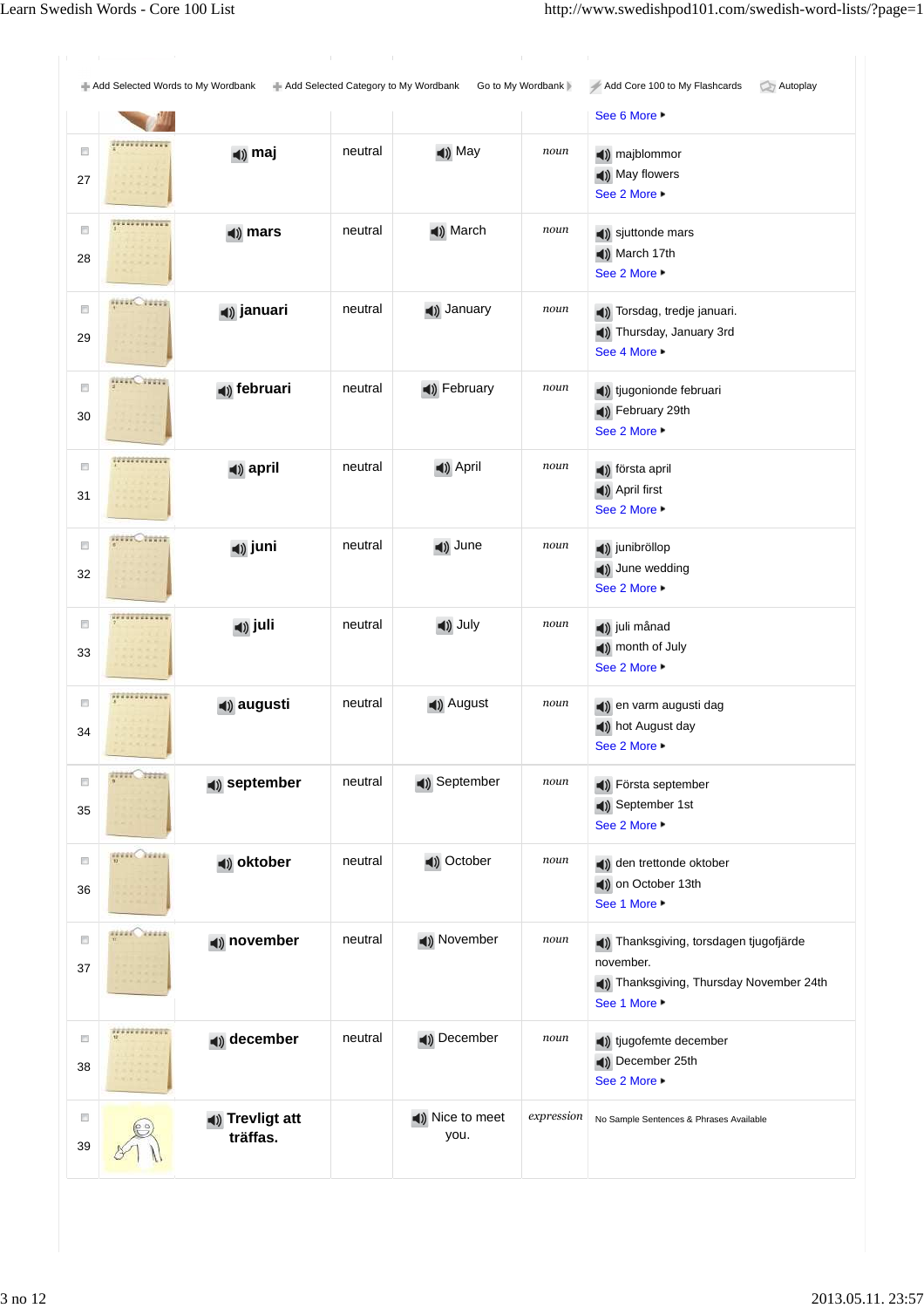**Continued in the Continued of the Continued in the Continued of the Continued in the Continued of the Continued in the Continued of the Continued of the Continued of the Continued Inc.** 

| <b>Continued by Continued State Continued by Continued State Continued by Continued State Continued by Continued State</b><br>Add Selected Category to My Wordbank<br>Go to My Wordbank<br>Add Core 100 to My Flashcards<br>Autoplay<br>Add Selected Words to My Wordbank |  |                            |                                                                                     |                    |                                                    |  |  |  |  |  |
|---------------------------------------------------------------------------------------------------------------------------------------------------------------------------------------------------------------------------------------------------------------------------|--|----------------------------|-------------------------------------------------------------------------------------|--------------------|----------------------------------------------------|--|--|--|--|--|
|                                                                                                                                                                                                                                                                           |  |                            |                                                                                     |                    |                                                    |  |  |  |  |  |
| F                                                                                                                                                                                                                                                                         |  | (a) God morgon.            | (1) Good morning.                                                                   | expression         | No Sample Sentences & Phrases Available            |  |  |  |  |  |
| 41                                                                                                                                                                                                                                                                        |  |                            |                                                                                     |                    |                                                    |  |  |  |  |  |
| $\Box$                                                                                                                                                                                                                                                                    |  | (a) Goddag.                | (a) Good afternoon.                                                                 | expression         | No Sample Sentences & Phrases Available            |  |  |  |  |  |
| 42                                                                                                                                                                                                                                                                        |  |                            |                                                                                     |                    |                                                    |  |  |  |  |  |
| $\Box$                                                                                                                                                                                                                                                                    |  | (a) God kväll.             | (a) Good evening.                                                                   | expression         | No Sample Sentences & Phrases Available            |  |  |  |  |  |
| 43                                                                                                                                                                                                                                                                        |  |                            |                                                                                     |                    |                                                    |  |  |  |  |  |
| F                                                                                                                                                                                                                                                                         |  | (a) Godnatt.               | (1) Good night.                                                                     | expression         | No Sample Sentences & Phrases Available            |  |  |  |  |  |
| 44                                                                                                                                                                                                                                                                        |  |                            |                                                                                     |                    |                                                    |  |  |  |  |  |
| E                                                                                                                                                                                                                                                                         |  |                            | (a) How are you?                                                                    | expression         |                                                    |  |  |  |  |  |
| 45                                                                                                                                                                                                                                                                        |  | (a) Hur mår du?            |                                                                                     |                    | No Sample Sentences & Phrases Available            |  |  |  |  |  |
|                                                                                                                                                                                                                                                                           |  |                            |                                                                                     |                    |                                                    |  |  |  |  |  |
| E                                                                                                                                                                                                                                                                         |  | (a) Tack.                  | (a) Thank you.                                                                      | expression         | No Sample Sentences & Phrases Available            |  |  |  |  |  |
| 46                                                                                                                                                                                                                                                                        |  |                            |                                                                                     |                    |                                                    |  |  |  |  |  |
| $\Box$                                                                                                                                                                                                                                                                    |  | (a) Nej.                   | $\blacktriangleleft$ ) No.                                                          | expression         | No Sample Sentences & Phrases Available            |  |  |  |  |  |
| 47                                                                                                                                                                                                                                                                        |  |                            |                                                                                     |                    |                                                    |  |  |  |  |  |
| $\Box$                                                                                                                                                                                                                                                                    |  |                            |                                                                                     | expression         |                                                    |  |  |  |  |  |
| 48                                                                                                                                                                                                                                                                        |  | (a) Utsökt!                | (a) Delicious!                                                                      |                    | No Sample Sentences & Phrases Available            |  |  |  |  |  |
|                                                                                                                                                                                                                                                                           |  |                            |                                                                                     |                    |                                                    |  |  |  |  |  |
| E                                                                                                                                                                                                                                                                         |  | (a) Jag är(namn).          | $\blacktriangleleft$ ) $\blacktriangleright$ $\blacktriangleright$ $\ldots$ (name). | expression         | No Sample Sentences & Phrases Available            |  |  |  |  |  |
| 49                                                                                                                                                                                                                                                                        |  |                            |                                                                                     |                    |                                                    |  |  |  |  |  |
| $\Box$                                                                                                                                                                                                                                                                    |  | (a) Hej då!                | (a) Goodbye.                                                                        | expression         | No Sample Sentences & Phrases Available            |  |  |  |  |  |
| 50                                                                                                                                                                                                                                                                        |  |                            |                                                                                     |                    |                                                    |  |  |  |  |  |
| Π                                                                                                                                                                                                                                                                         |  |                            | (a) Yes.                                                                            | expression         |                                                    |  |  |  |  |  |
| 51                                                                                                                                                                                                                                                                        |  | (a) Ja.                    |                                                                                     |                    | No Sample Sentences & Phrases Available            |  |  |  |  |  |
|                                                                                                                                                                                                                                                                           |  |                            |                                                                                     |                    |                                                    |  |  |  |  |  |
| $\Box$                                                                                                                                                                                                                                                                    |  | ◀) långt                   | $\blacktriangleleft$ ) far                                                          | $\emph{adjective}$ | (a) långt bort                                     |  |  |  |  |  |
| 52                                                                                                                                                                                                                                                                        |  |                            |                                                                                     |                    | (a) far away<br>See 2 More                         |  |  |  |  |  |
| E                                                                                                                                                                                                                                                                         |  | (a) liten                  | $\blacktriangleleft$ ) small                                                        | $\emph{adjective}$ | (a) liten storlek                                  |  |  |  |  |  |
| 53                                                                                                                                                                                                                                                                        |  |                            |                                                                                     |                    | (a) small size<br>See 4 More $\blacktriangleright$ |  |  |  |  |  |
| E                                                                                                                                                                                                                                                                         |  |                            | (a) good                                                                            | $\emph{adjective}$ |                                                    |  |  |  |  |  |
| 54                                                                                                                                                                                                                                                                        |  | $\blacktriangleleft$ ) bra |                                                                                     |                    | (a) bra för ens kropp<br>(1) good for one's body   |  |  |  |  |  |
|                                                                                                                                                                                                                                                                           |  |                            |                                                                                     |                    | See 2 More                                         |  |  |  |  |  |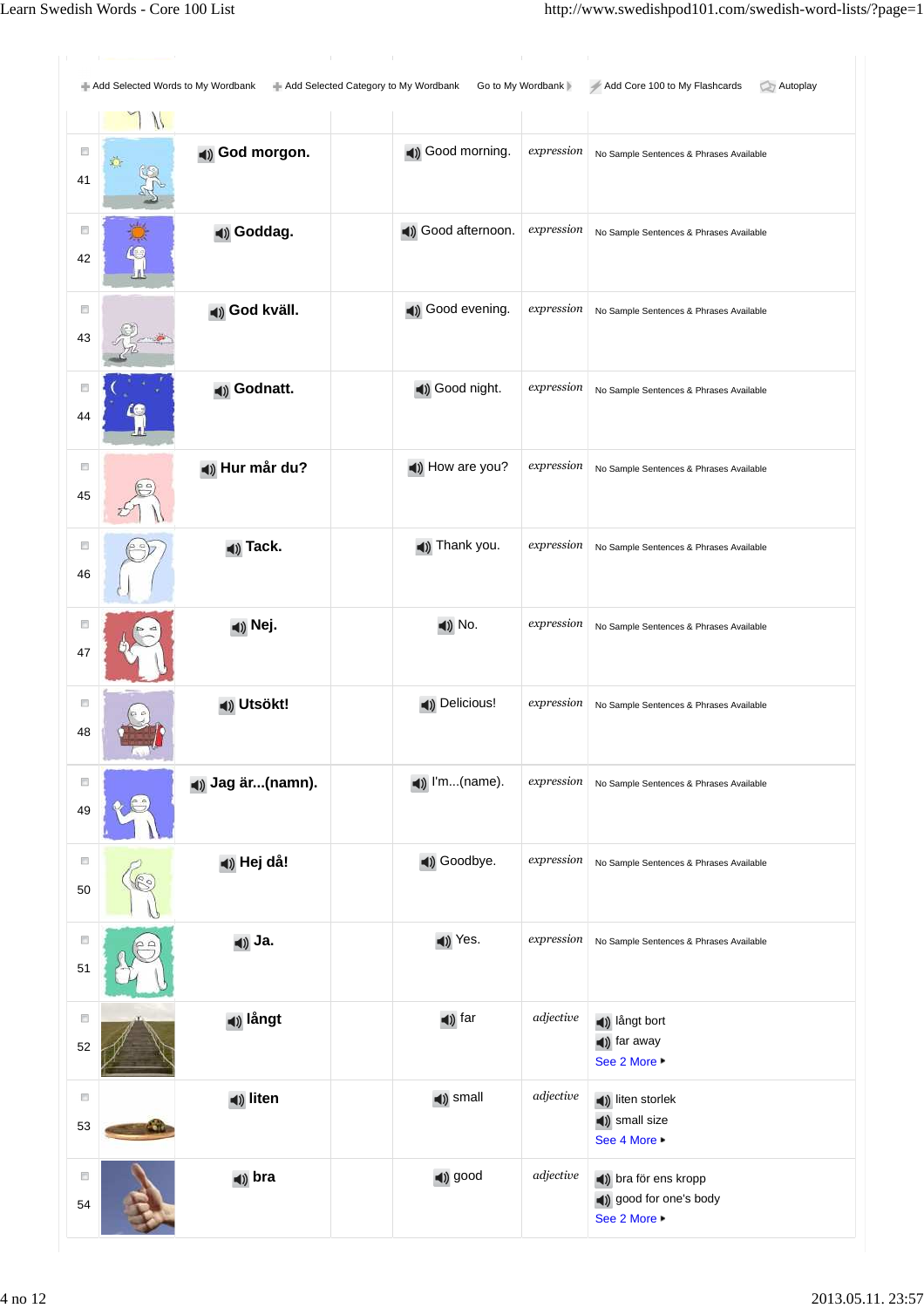Add Selected Words to My Wordbank **Add Selected Category to My Wordbank** Go to My Wordbank Add Core 100 to My Flashcards Autoplay  $\neq$  Add Core 100 to My Flashcards See 6 More ▶ **ful adjective a**) ugly *adjective* **a**) fult djur  $\Box$ ugly animal 56 See 3 More  $\Box$ (a) svårt **difficult** adjective **difficult** adjective **difficult** very difficult 57 See 4 More ▶  $\Box$ **lätt adjective lätt lätt lätt lätt lättn** (a) easy problem 58 See 1 More ▶  $\Box$ **dålig** bad *adjective* dåliga nyheter (a) bad news 59 See 3 More  $\overline{\Box}$ **nära nära nära nära nära 1999** nära city near the city 60 See 1 More ▶  $\overline{\phantom{a}}$ **ett example 1 etch example 1 example 1 example 1 example 1 example 1 example 1 example 1 example 1 example 1 example 1 example 1 example 1 example 1 example 1 example 1 example 1 exam** (a) one hour 61 See 3 More ►  $\Box$ **två två två i tva två två i två i i numeral i i nummer** två number two 62 See 2 More ▶  $\Box$ **tre the three numeral the three numeral the the the the the the the the the the the the the the the the the the the the the the the the the the the the** (a) number three 63 See 3 More ▶  $\Box$ **fyra** four *numeral* fyra hörn (a) four corners 64 See 4 More ▶  $\Box$ **(a)** fem **fixe f fixe** *numeral* **(b)** nummer fem (a) number five 65 See 2 More  $\Box$ **sex** six *numeral* sex tum six inches 66 See 4 More ▶  $\overline{\phantom{a}}$ **sju** sigu seven *numeral* sigu dagar i veckan (a) seven days a week 67 See 4 More ▶  $\Box$ **åtta** eight *numeral* åtta gånger eight times 68 See 5 More **nio nio numeral 1**) nine *numeral* **1**) nummer nio  $\Box$ number nine 69 See 4 More ▶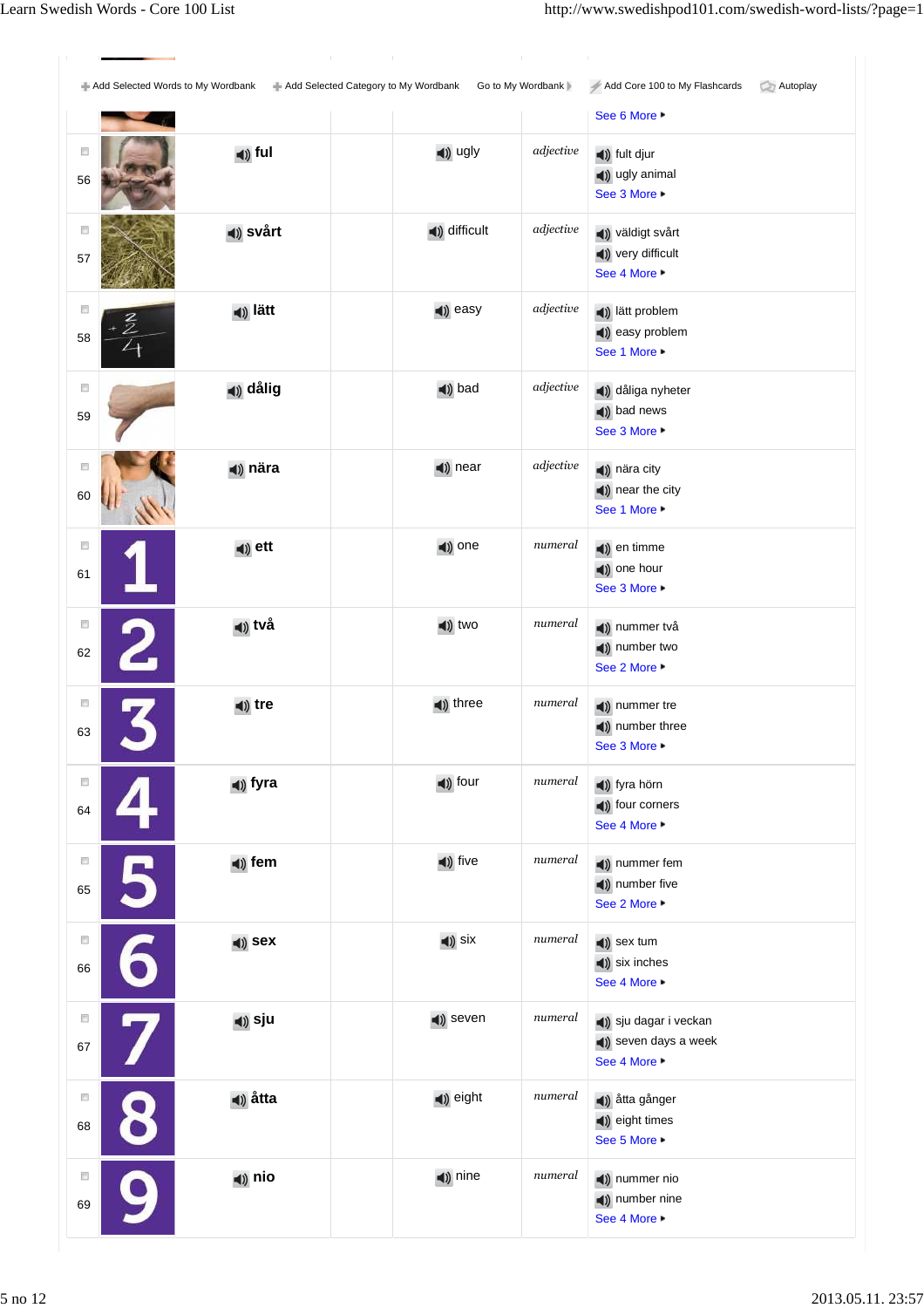Add Selected Words to My Wordbank **Add Selected Category to My Wordbank** Go to My Wordbank Add Core 100 to My Flashcards Autoplay Add Core 100 to My Flashcards See 3 More ▶ (a) **noll a**  $\rightarrow$  **1**  $\rightarrow$  **1**  $\rightarrow$  **numeral 1** $\rightarrow$  **1** $\rightarrow$  **1** $\rightarrow$  **1** $\rightarrow$  **1** $\rightarrow$  **1** $\rightarrow$  **1** $\rightarrow$  **1** $\rightarrow$  **1** $\rightarrow$  **1** $\rightarrow$  **1** $\rightarrow$  **1** $\rightarrow$  **1** $\rightarrow$  **1** $\rightarrow$  **1** $\rightarrow$  **1** $\rightarrow$  **1** $\rightarrow$  **1** $\rightarrow$  **1** $\rightarrow$  **1** $\rightarrow$  **1** $\rightarrow$  **1** $\rightarrow$  $\Box$ fall below zero degrees Celsius 71 See 3 More  $\overline{\mathbb{C}}$ **kaffe** neutral **coffee** *noun* **example en** kopp kaffe (a) cup of coffee 72 See 4 More ▶  $\Box$ **i**) **öl** neutral **i**) beer *noun* **i**) en flaska öl bottle of beer 73 See 3 More ▶  $\Box$ **té** neutral **d**) tea *noun* **d**) tépåse tea bag 74 See 4 More ▶  $\overline{\Box}$ **vin neutral vine** *noun* **v**ittvin white wine 75 See 5 More ▶  $\overline{\Box}$ **vatten** neutral **vater** *noun* **d**) dricka vatten (a) drink water 76 See 4 More ►  $\overline{\mathbb{R}^n}$ **(a)** fisk **neutral (b)** fish *noun* **(c)** rå fisk raw fish 77 See 3 More ▶  $\overline{\phantom{a}}$ **a**) **biff heutral a**) **beef noun a**) biffstek beef steak 78 See 3 More ▶  $\Box$ **fläsk** neutral pork *noun* fläskkotlett pork chops 79 See 3 More ▶  $\Box$ **kyckling** neutral chicken *noun* kycklingben (a) chicken leg 80 See 8 More  $\Box$ **lamm** neutral **lamb** *noun* **lammkotlett** lamb chops 81 See 2 More ▶  $\overline{\phantom{a}}$ **sjuksköterska** feminine **a**) nurse *noun* () sjukskötare (a) male nurse 82 See 3 More ▶  $\Box$ **anställd** neutral employee *noun* kvinnlig anställd (a) female employee 83 See 1 More ▶  $\Box$ **(1)** poliskonstapel neutral **(1)** police officer *noun* (1) poliskonstapel police officer 84 See 3 More ▶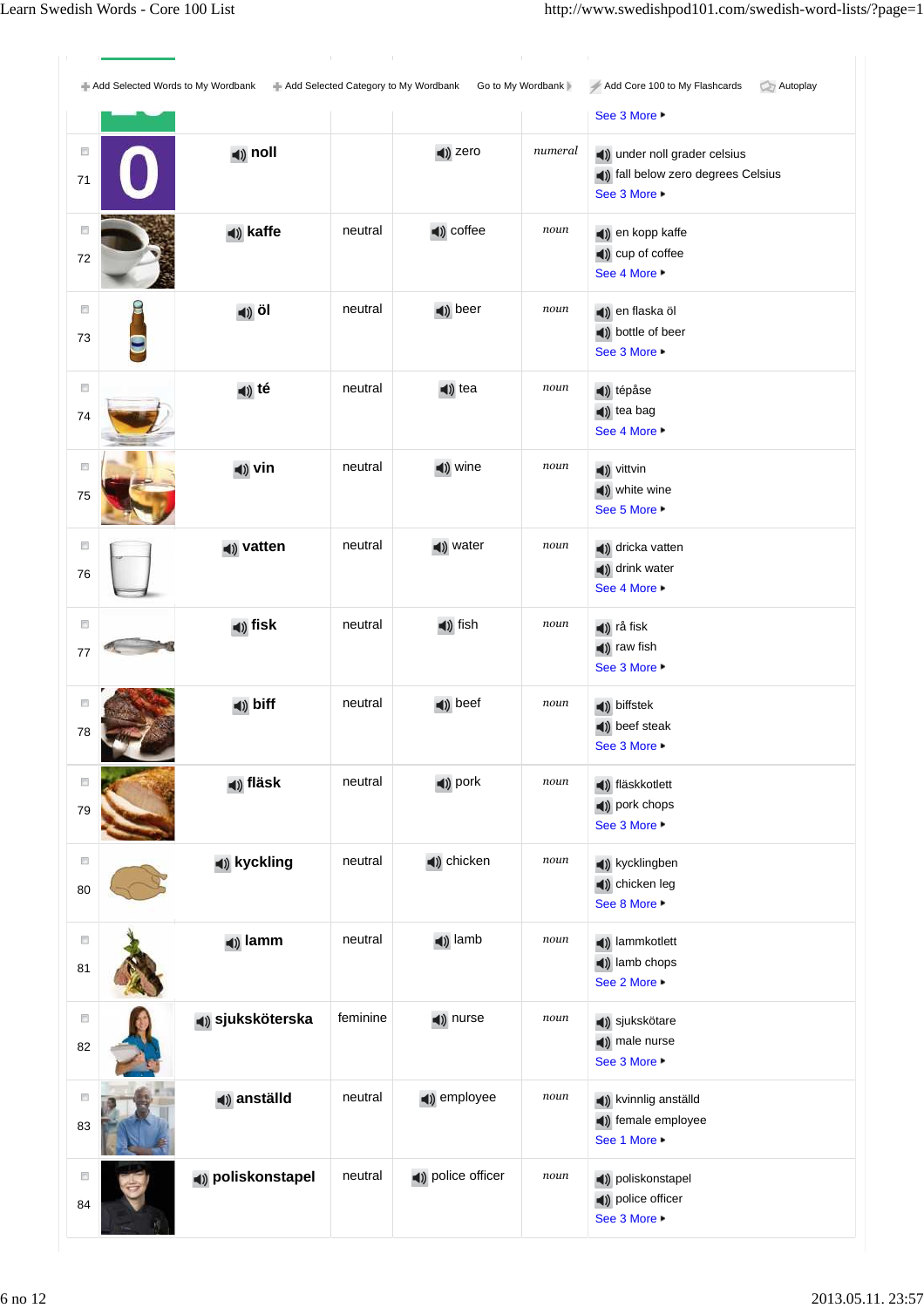Add Selected Words to My Wordbank Add Selected Category to My Wordbank Go to My Wordbank Add Core 100 to My Flashcards Autoplay Add Core 100 to My Flashcards See 2 More ▶  $\Box$ (a) **ingenjör** neutral (b) engineer *noun* (b) civilingenjör civil engineer 86 See 2 More ▶  $\overline{\mathbb{C}}$ **doktor** neutral **doctor** *noun* **d**) gå till en doktor see a doctor 87 See 4 More ▶  $\Box$ **(1) föreståndare** neutral (1) manager *noun* (1) Avdelningsföreståndare (a) department manager 88 办 See 2 More ▶  $\Box$ (a) lärare neutral (b) teacher *noun* (b) engelskalärare English teacher 89 See 2 More  $\Box$ **(a) programmerare** neutral **(b)** programmer *noun* (b) dataprogrammerare computer programmer 90 See 2 More ▶  $\overline{\phantom{a}}$ **försäljare** neutral **(**) salesman *noun* () bilförsäljare (a) car salesman 91 See 2 More ▶  $\overline{\mathbb{R}^n}$ **fot heutral foot** *noun* **i**) höger fot right foot 92 See 2 More ▶  $\overline{\phantom{a}}$ **d**) **ben** neutral **d**) leg *noun* **d**) långa ben **(a)** long legs 93 See 1 More ▶  $\overline{\Box}$ **(1) huvud** neutral **(1) head** *noun* **(1) huvud och nacke** (a) head and neck 94 See 1 More ▶  $\overline{\mathbb{R}}$ **arm** neutral **a**) arm *noun* **a**) muskulär arm muscular arm 95 See 2 More ▶  $\Box$ **hand** neutral **i**) hand  $\frac{1}{2}$  noun**ing** vänster hand left hand 96 See 2 More ▶  $\Box$ **(1)** finger **heutral finger noun (1)** fem fingrar (a) five fingers 97 See 1 More ▶  $\Box$ **kropp** neutral body *noun* kropp och själ body and soul 98 See 2 More  $\Box$ (a) mage neutral (b) stomach  $noun$  (b) magmodell model of a stomach 99 See 2 More ▶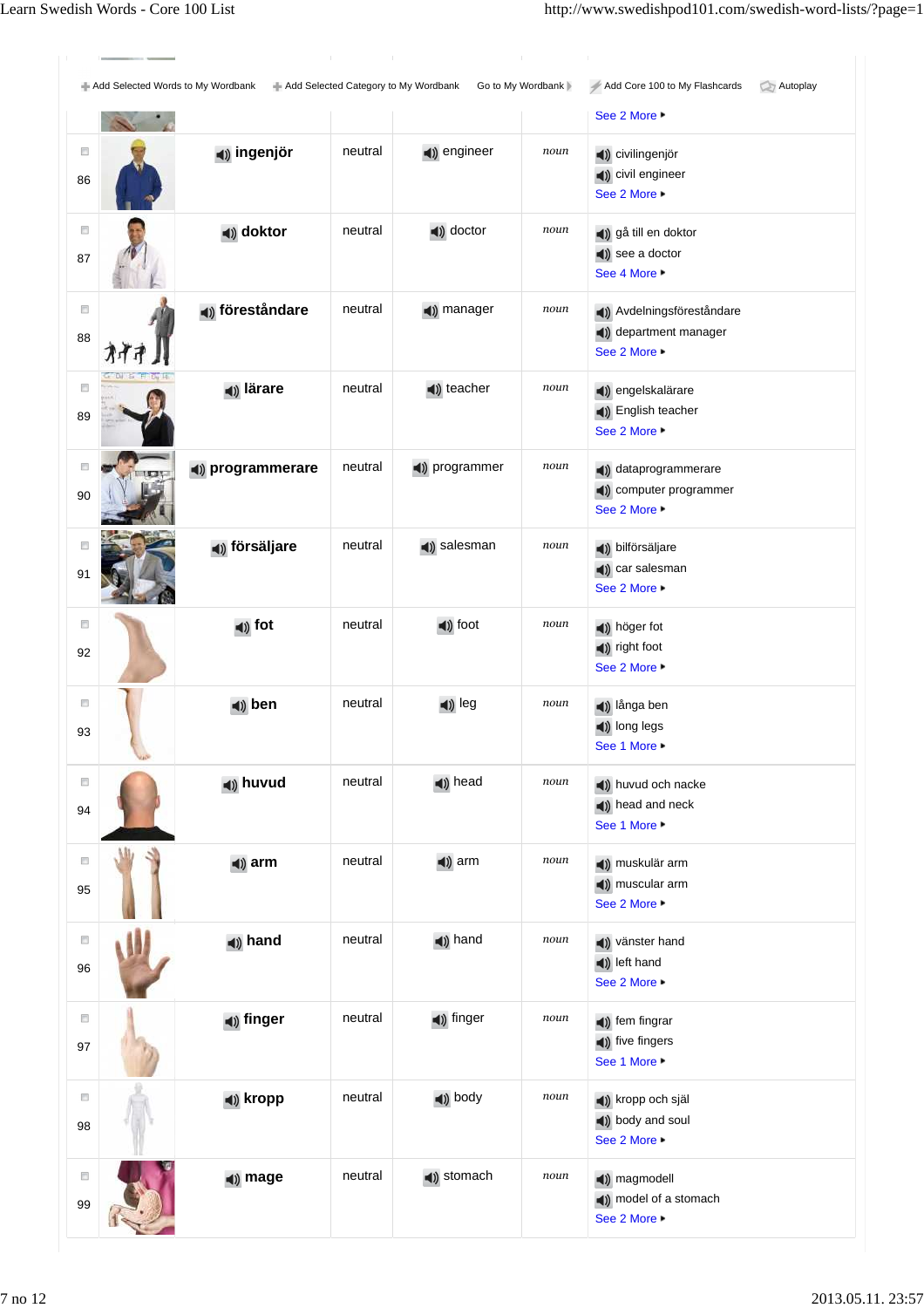| ਵ | - Add Selected Words to My Wordbank - Add Selected Category to My Wordbank Go to My Wordbank | Add Core 100 to My Flashcards<br>See 2 More $\blacktriangleright$ | Autoplay |
|---|----------------------------------------------------------------------------------------------|-------------------------------------------------------------------|----------|
|   | Page 12   Next                                                                               |                                                                   |          |
|   |                                                                                              |                                                                   |          |
|   |                                                                                              |                                                                   |          |
|   |                                                                                              |                                                                   |          |
|   |                                                                                              |                                                                   |          |
|   |                                                                                              |                                                                   |          |
|   |                                                                                              |                                                                   |          |
|   |                                                                                              |                                                                   |          |
|   |                                                                                              |                                                                   |          |
|   |                                                                                              |                                                                   |          |
|   |                                                                                              |                                                                   |          |
|   |                                                                                              |                                                                   |          |
|   |                                                                                              |                                                                   |          |
|   |                                                                                              |                                                                   |          |
|   |                                                                                              |                                                                   |          |
|   |                                                                                              |                                                                   |          |
|   |                                                                                              |                                                                   |          |
|   |                                                                                              |                                                                   |          |
|   |                                                                                              |                                                                   |          |
|   |                                                                                              |                                                                   |          |
|   |                                                                                              |                                                                   |          |
|   |                                                                                              |                                                                   |          |
|   |                                                                                              |                                                                   |          |
|   |                                                                                              |                                                                   |          |
|   |                                                                                              |                                                                   |          |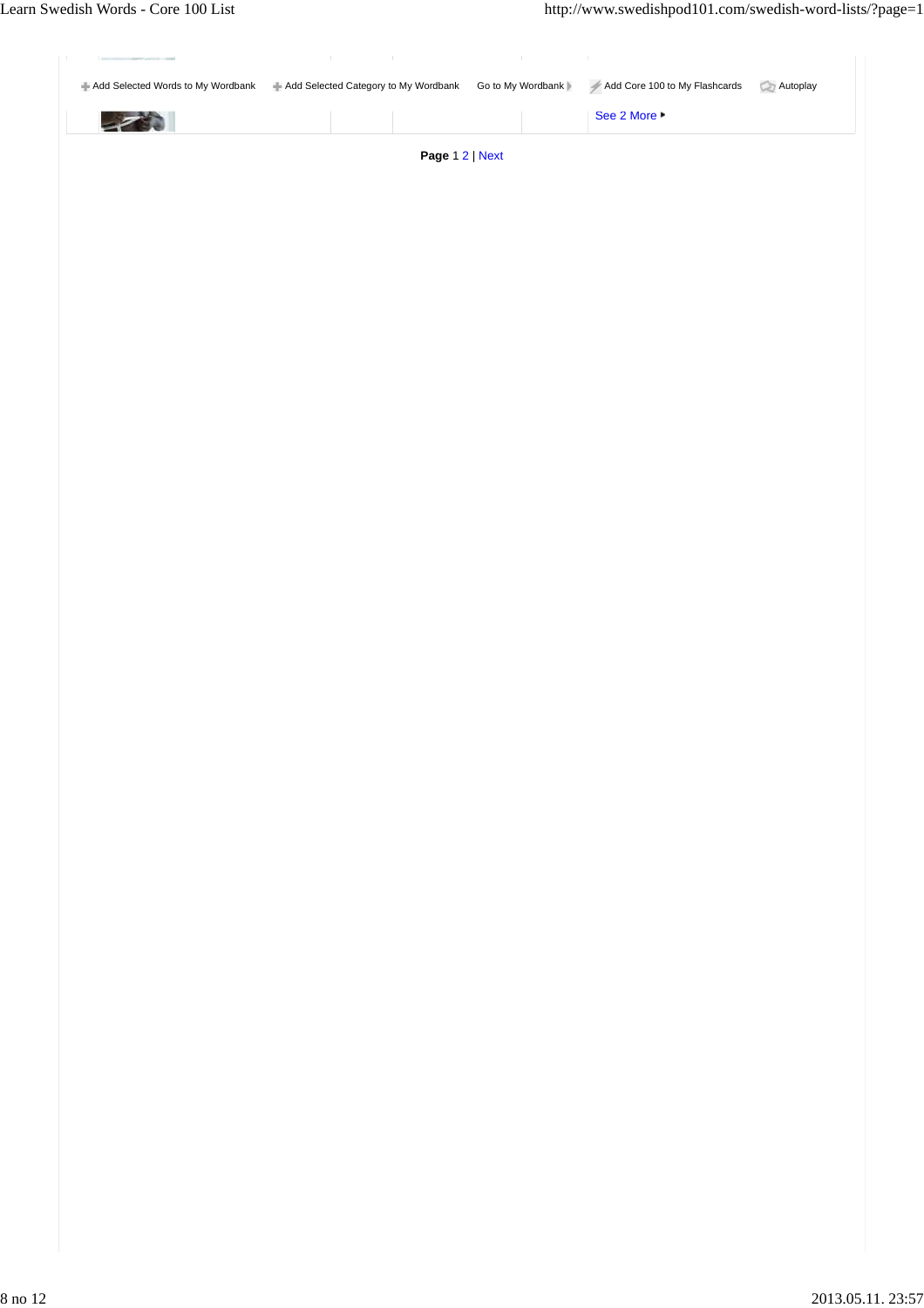

# **Privacy Policy**

Innovative Language Learning created this privacy policy to provide You with information on how we collect and use information, including personally identifiable information.

As part of the normal operation of our services we collect information about You. This Privacy Policy is intended to inform you how we use and protect information that we collect. You may always opt out of any use or disclosure by contacting us and notifying us of your choice.

### **1. Information We Collect**

We collect personal information that can identify You such as Your name and email address and other information that does not identify You. When You provide personal information through our website, the information will be sent to servers located in the United States.

Your surname, email, postal address and telephone number are confidential and will not be posted in Your profile.

## **2. Use of Your Information**

We use the information we collect to

Deliver the services and products that You have requested; Manage Your account and provide You with customer support; Enforce our terms and conditions; Manage our business; Perform functions as otherwise described to You at the time of collection

### **3. Accessing, Reviewing and Changing Your Profile**

You can edit and change any of Your personal profile information at anytime. Your username may be changed by emailing customer service and requesting that this action be taken. You verify that all information associated with Your profile is true and accurate.

Following registration, You can review and change the information You submitted during registration.

### **4. Removing Your Account**

Upon Your notification, we will remove Your membership from our active databases as soon as reasonably possible in accordance with our policy and applicable law.

### **5. Disclosure of Your Information**

As a matter of policy, we do not sell or rent any personally identifiable information about You to any third party.

## **6. Legal Requests**

We cooperate with law enforcement agencies and other third parties to enforce laws, as well as investigate and prosecute unlawful activities such as frauds and scams.

### **7. Your Use of other Members Information**

Through regular use of the website, as a member You might have access to another member's contact or personally identifiable information. By accepting this Privacy Policy, You agree that You may not disclose another member's personally identifiable information to any third party in any situation unless: 1) The terms of this Privacy Policy permit disclosure; 2) You have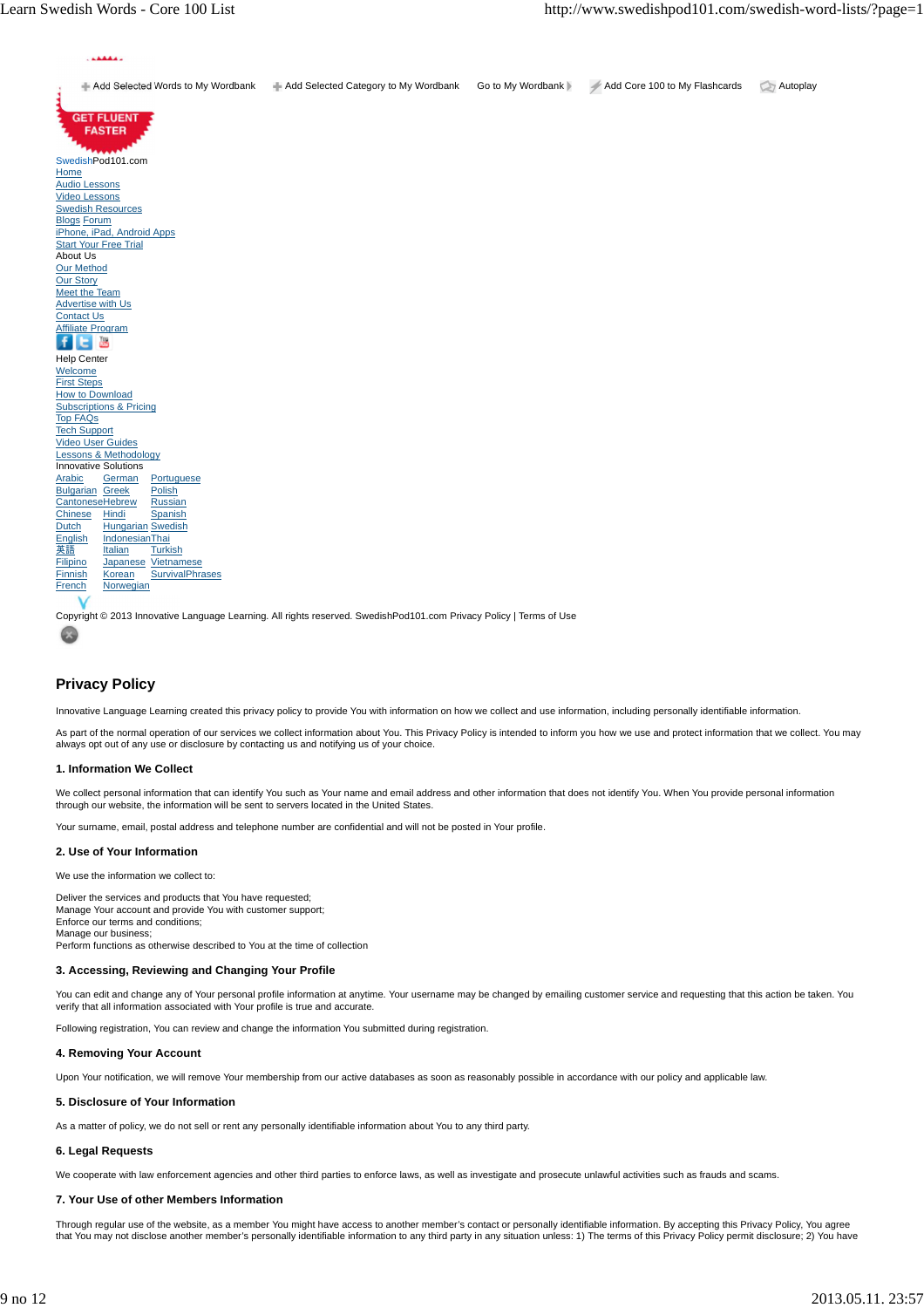obtained permission from the other member; 3) You have obtained the permission of Innovative Language Learning; or 4) Law enforcement agencies require disclosure to enforce a law, or otherwise require disclosure to investigate or prosecute unlawful activities such as frauds and scams. **8. Cookies** Add Selected Words to My Wordbank Add Selected Category to My Wordbank Go to My Wordbank Add Core 100 to My Flashcards Autoplay

- 1. A cookie is a small text file that is stored on a user's computer for record keeping purposes. Cookies can take the form of session cookies or persistent cookies. A session cookie expires when You close Your browser and is used to make it easier for You to navigate our website. A persistent cookie remains on Your hard drive for specified period of time.
- 2. A cookie assists us in providing You with a better user experience by tracking Your online activity on our site, such as the web pages You visit, the links You click, and the searches You conduct on our site. We may use a cookie to assist with providing our services.
- You may delete or decline cookies by changing Your browser settings. (Click "Help" in the toolbar of most browsers for instructions.) If You do so, some of the features and services of our website may not function properly. 3.

#### **9. Information Others Collect**

In order to improve the site, we utilize web analytics software "Software") to collect information about use of the site. This Software collects Users' information such as visiting frequency, pages visited, and location. The Software also plants a permanent cookie on a user's Web browser to identify that user as unique. The Software identifies a user solely by IP address, and does not identify a user by name or other personally identifiable information. We do not combine the information collected with other personally identifiable information.

If You post information about Yourself or others, or communicate with others using our website, please note that we cannot control who reads Your postings or what they do with the information You provide. We encourage You to use caution in posting personal information.

#### **10. Security**

To safeguard the confidentiality of Your personally identifiable information, Innovative Language Learning utilizes sophisticated security techniques and procedures, including: daily security and vulnerability scans, software audits, firewalls, and data encryption (Secure Socket Layers). Innovative Language Learning makes every effort to protect that data against loss and unauthorized access. We employ many different security techniques to protect such data from unauthorized access by others.

#### **11. Note about Children**

Children under the age of 13 are required to get parental approval before using the site. Furthermore, children are not permitted to disclose personal information on the site. Should a child<br>disclose information to the sit

#### **12. Modifications to Privacy Policy**

The Privacy Policy is subject to change by us at any time based on changes in the law or our need to accurately reflect our data collection and disclosure practices. Changes are effective upon posting on the website.

## **Innovative Language Learning USA, LLC Terms of Use Agreement**

This agreement is entered into by and between Innovative Language Learning USA, LLC (hereafter "Licensor"), and You (hereafter "Licensee"). Licensee's use of Licensor's Internet site (the "Site") or any of the material or service offerings or other services offered on the Site including any off-line or third party components, data, lists, reports, dashboards, templates or services (collectively, the "Services") is subject to these Terms of Use (this "Agreement"). If Licensee does not agree to this Agreement, Licensee agrees not to use or access the Services<br>or the Site. Licensee's registrat without notice to Licensee by posting a revised Agreement on the Site. Licensee's continued use of the Site constitutes Licensee's binding acceptance of this Agreement, including any modifications that Licensor makes. Licensee is responsible for regularly reviewing this Agreement.

#### **1. Service Communications**

1.1 Licensee understands and agrees that the Services may include communications such as service announcements and administrative messages from Licensor. Licensee will not be able to opt out of receiving these service announcements and administrative messages while using the Site and Services until Licensee sends Licensor a specific written notice pursuant requesting the termination of Licensee's subscription and that Licensee's details be eliminated from the Site and any mailing list.

#### **2. License Grant; Licensee's Content**

2.1 Licensor hereby grants Licensee a non-exclusive, non-transferable right to use the Site and Services for the term for which Licensee has paid the applicable subscription fees ("License Term"), solely for Licensee's own personal use. Licensee may create one account through which Licensee can utilize the Site and Services. Licensee may not share Licensee's account or<br>account information with any other indi

2.2 The Site includes a combination of content that Licensor creates, that Licensor's partners create, and that Licensor's users create. Licensee may use the content on the Site only for Licensee's personal use in connection with the Services and/or Licensee's licensed use of Licensor's products. Except for the foregoing, Licensee may not modify, publish, transmit, participate in the transfer or sale of, reproduce, create derivative works of, distribute, publicly perform, reverse engineer, publicly display, or in any way exploit any of the software, materials or content on the Site in whole or in part.

2.3 Licensee warrants that Licensee owns or has sufficient legal right to the intellectual property rights in any content posted or uploaded to the Site by Licensee ("Licensee's Content") and<br>that Licensee's Content, inclu Licensor's affiliates, and Licensor's partners a lifetime, worldwide, irrevocable, royalty-free, nonexclusive, sublicensable right to use, reproduce, create derivative works of, distribute, publicly perform, publicly display, transfer, transmit, distribute, and publish Licensee's Content and subsequent versions of Licensee's Content for the purposes of (i) displaying Licensee's<br>Content on the Site (ii) proces technology now known or later developed.

2.4 Licensee may be exposed to content that Licensee finds offensive, indecent, or objectionable or that is inaccurate, and Licensee bears all risks associated with using that content. Licensor has the right, but not the obligation, to remove any content that may, in Licensor's sole discretion, violate this Agreement or that is otherwise objectionable.

2.5 Licensor shall be entitled to adjust the scope of the Services and the underlying technical infrastructure to reflect the continuing development of the Services and technical advances.

#### 3.0 Purpose of Site/Linking

3.1 The Site is for general informational purposes only. Before you act on information you've found on our website, you should independently confirm any facts that are important to your decision. Licensor is not responsible for, and cannot guarantee the performance of, any products or services provided by any advertisers or others to whose sites we link. A link to another<br>website does not constitute an en our website. Licensee is free to establish a hypertext link to the Site so long as the link does not state or imply any affiliation, connection, sponsorship, or approval of your site by Licensor. We do not permit framing or inline linking to our website or any portion of it.

#### **4. Technical Support**

4.1 Licensor will provide email contact information to Licensee for the purpose of providing technical support to Licensee. Licensor does not guarantee any level of technical support for technical issues not within the direct control of Licensor. Licensor does not guarantee that the Site or Services will be available at any time.

#### **5. Intellectual Property Rights**

5.1 Licensor and/or its licensors owns all rights, title and interests, including all intellectual property rights, in and to the Site and the Services, the software, materials and other related content (excluding Licensee's Content), and any derivatives, suggestions, ideas, enhancement requests, feedback, recommendations or other information provided by Licensee or any<br>other party relating to the Site or the Serv logos, sound or video clips, and Flash or Java animation, are protected by Licensor's copyrights or trademarks or those of Licensor's partners or users.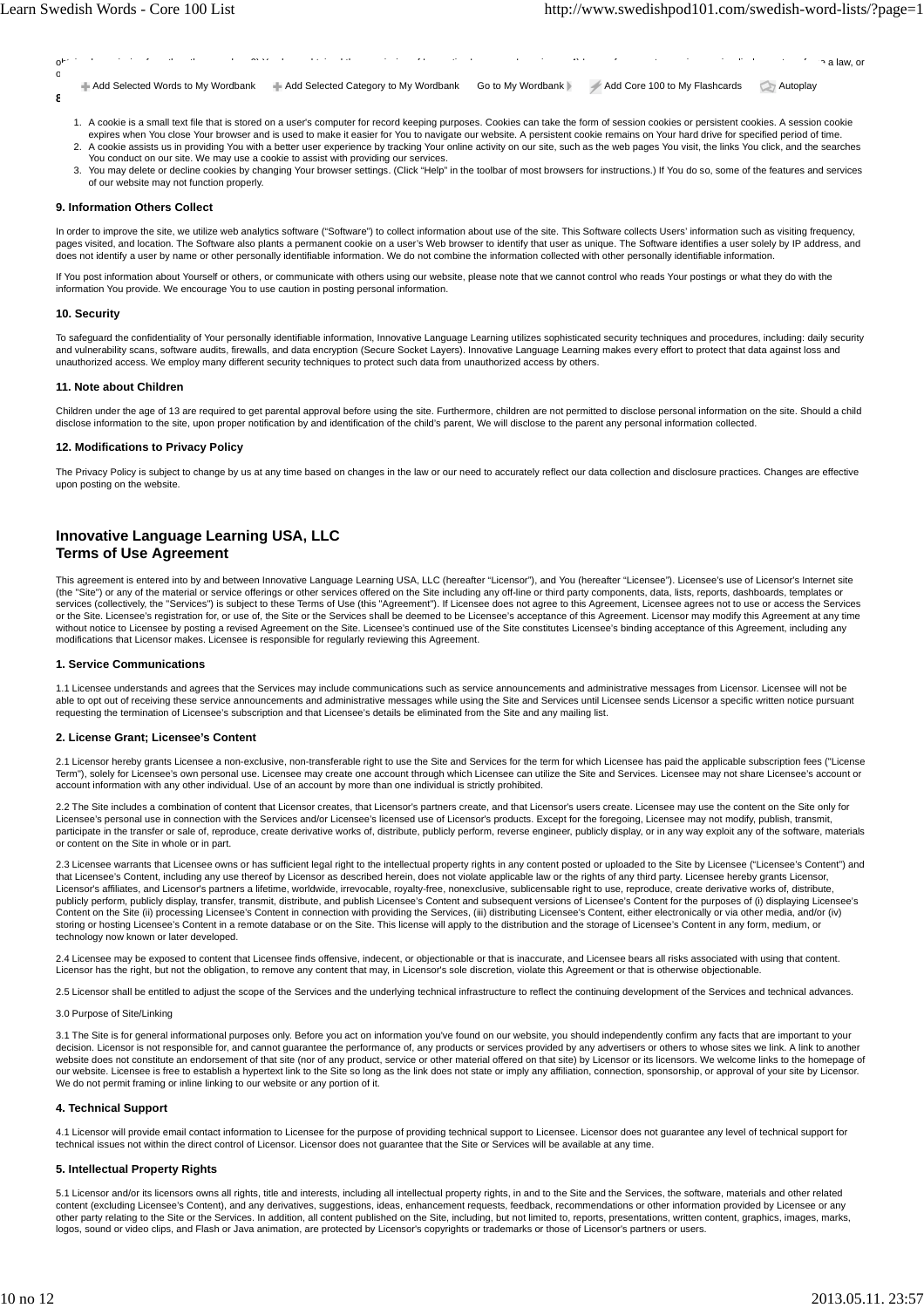$6 - \cdot$ 6 Add Selected Words to My Wordbank Add Selected Category to My Wordbank Go to My Wordbank Add Core 100 to My Flashcards Autoplay Receipt

Licensee shall be given access to only the specific portions of the Site and Services and for the chosen term relating to the respective level of services chosen.

of payment in full per the plan chosen shall be a condition precedent to Licensor providing access to the Site and Services and any license grant herein.

6.2 Licensor will charge the subscription fees directly to the credit card or Paypal account Licensee provides after every billing cycle (unless Licensee cancels the subscription). Licensor will charge the subscription fees on a monthly basis one day after the day the subscription comes due. Licensee may cancel recurring subscriptions anytime. When subscription is<br>cancelled Licensee will still be able to acce Licensee's sole responsibility to completely and fully cancel this payment cycle. Email requests for cancellation cannot be guaranteed or construed as proof of cancellation. Upon the date of expiration, all subscriptions will renew automatically for the identical term chosen by Licensee.

6.3 If Licensee requests a refund for recurring subscriptions, Licensee should first cancel any recurring billing cycle and then notify Licenseor within the first 30 days of the subscription. In the case of recurring subscriptions Licensor reserves the right to refuse refunds if the Licensee fails to cancel the billing cycle before the first 60 days and/or fails to submit a refund request within the first 60 days.

6.4 Licensee may be able to order certain other products or services through the Site. All products and services, their contents, availability, and pricing are subject to change at any time with or without notice. Please fully read the terms and disclaimers accompanying any products or services that you order through the Site.

#### **7. Termination**

7.1 Licensor may immediately terminate or suspend Licensee's use of the Services provided hereunder, or terminate Licensee's account and this Agreement if Licensee (i) fails to pay any applicable fees when due, or (ii) breaches or otherwise fails to comply with this Agreement.

7.2 Upon termination by Licensor of this Agreement or any part thereof in accordance with this Agreement as a result of Licensee's breach, negligence or default, Licensor will have no obligation to refund to Licensee any fees paid by Licensee. The provisions of this section will not apply to those situations defined by law.

#### **8. Licensee's Conduct on the Site and other Restrictions**

8.1 If Licensor requests registration information from Licensee, Licensee will provide Licensor with true, accurate, current, and complete information. Licensee will promptly update Licensee's registration to keep it accurate, current, and complete. If Licensor issues Licensee a password, Licensee may not reveal it to anyone else. Licensee may not use anyone else's password. Licensee is responsible for maintaining the confidentiality of Licensee's account and password. Licensee agrees to immediately notify Licensor of any unauthorized use of<br>Licensee's password or account or any othe loss or damage that may result if Licensee fails to comply with these requirements.

8.2 Licensee will be responsible for all activity occurring under Licensee's account and will comply with all applicable local, state, and foreign laws, treaties and regulations in connection with Licensee's use of the Services, including without limitation, laws and regulations governing data privacy, international communications and transmission of technical or personal data.

8.3 The technology and the software underlying the Site and the Services are the property of Licensor and/or Licensor's affiliates, suppliers and partners. Licensee agrees not to copy, modify, rent, lease, loan, sell, assign, distribute, reverse engineer, grant a security interest in, or otherwise transfer any right to the technology or software underlying the Site or the Services. Licensee agrees not to modify the software underlying the Site in any manner or form or to use modified versions of such software, including (without limitation) for the purpose of obtaining unauthorized access to the Site. Without limiting the foregoing, Licensee agrees that Licensee will not use the Site to take any of the following actions:

- 1. Defame, abuse, harass, stalk, threaten, or otherwise violate the legal right of others;
- 2. Publish, post, upload, e-mail, distribute, or disseminate (collectively, "Transmit") any inappropriate, profane, defamatory, misleading, infringing, obscene, indecent, or unlawful content;
- Transmit files that contain viruses, corrupted files, or any other similar software or programs that may damage or adversely affect the operation of another person's computer, Licensor's sites, any software or hardware, or telecommunications equipment; 3.
- 4. Advertise or offer to sell any goods or services for any commercial purpose unless Licensee has Licensor's written consent to do so;
- 5. Transmit surveys, contests, pyramid schemes, spam, unsolicited advertising or promotional materials, chain letters or other unsolicited messages;<br>6. Download any file that Licensee knows or reasonably should know cann
- 
- 7. Falsify or delete any author attributions, legal or other proper notices or proprietary designations or labels of the origin or the source of software or other material;
- 8. Restrict or inhibit any other user from using and enjoying any area within the Site; 9. Interfere with or disrupt Licensor's sites, servers, or networks;
- 
- 10. Probe, scan or test the vulnerability of the Site or circumvent any security mechanism used by the Site;
- 11. Impersonate any person or entity, including, but not limited to, any Licensor representative, or falsely state or otherwise misrepresent Licensee's affiliation with a person or entity;
- 12. Forge headers or manipulate identifiers or other data in order to disguise the origin of any content transmitted through the Site or to manipulate Licensee's presence on the Site;<br>13. Take any action that imposes an un
- 14. Engage in any illegal activities; or
- Collect, store or transmit personal information about individuals or any information that is subject to applicable privacy laws or regulations, including but not limited to, any Protected Health Information as defined by the Health Insurance Portability and Accountability Act of 1996 and its implementing regulations. 15.

8.4 If Licensee chooses a username or avatar that, in Licensor's sole discretion, is obscene, indecent, abusive or that might otherwise subject Licensor to public disparagement or scorn, Licensor reserves the right, without prior notice to Licensee, to automatically change Licensee's username or avatar, delete Licensee's posts from Licensor's sites, deny Licensee access to Licensor's sites, or any combination of these options.

8.5 Unauthorized access to the Site is a breach of this Agreement and a violation of the law. Licensee agrees not to access the Site by any means other than through the interface that is provided by Licensor for use in accessing the Site. Licensee agrees not to use any automated means, including, without limitation, agents, robots, scripts, or spiders, to access, monitor, or copy any part of the Site, except those automated means that Licensor has approved in advance in writing.

8.6 Licensee may not access the Services for purposes of monitoring its availability, performance or functionality, or for any other benchmarking or competitive purposes.

8.7 Use of the Site is subject to existing laws and legal process. Nothing contained in this Agreement will limit Licensor's right to comply with governmental, court, and law-enforcement requests or requirements relating to Licensee's use of the Site, which may include disclosing Licensee's Content to the applicable authorities.

#### **9. Indemnification**

9.1 Licensee will defend Licensor from any third party claim, and will pay all damages finally awarded against Licensor in such claim or amounts agreed to in settlement, arising out of:

- 1. 1. Licensee's use of the Site;
- 2. 2. Any use or alleged use of Licensee's accounts or Licensee's passwords by any person, whether or not authorized by Licensee;
- 3. 3. The content, the quality, or the performance of content that Licensee submits to the Site; or
- 4. 4. Licensee's violation of this Agreement.

### **10. Warranty; Disclaimers**

10.1 THE SITE AND THE SERVICES, ITS SOFTWARE, CONTENT AND OTHER MATERIALS, ARE PROVIDED ON AN "AS IS, AS AVAILABLE" BASIS. LICENSOR AND ITS AFFILIATES, SUPPLIERS AND PARTNERS MAKE NO WARRANTY, REPRESENTATION, GUARANTY OR CONDITION OF ANY KIND, WHETHER EXPRESS, IMPLIED, STATUTORY<br>OR OTHERWISE, INCLUDING, WITHOUT LIMITATION, WARRANTIES OF TITLE OR NONINFRINGEMEN PARTICULAR PURPOSE, WITH RESPECT TO THE SITE OR ANY OF THE CONTENT, SERVICES, PRODUCTS, SOFTWARE OR OTHER MATERIALS AVAILABLE THROUGH THE SITE.

### **11. LIMITATION OF LIABILITY**

11.1 TO THE MAXIMUM EXTENT PERMITTED BY APPLICABLE LAW, NEITHER LICENSOR NOR ITS AFFILIATES, SUPPLIERS OR PARTNERS WILL BE LIABLE FOR ANY INDIRECT, INCIDENTAL, SPECIAL, EXEMPLARY, PUNITIVE OR CONSEQUENTIAL DAMAGES IN CONNECTION WITH OR ARISING OUT OF THE SERVICES OR THE SITE, ITS<br>SOFTWARE, CONTENT OR OTHER MATERIALS, EVEN IF ADVISED OF THE POSSIBILITY OF SUC PROFITS, GOODWILL, USE OR LOSS OF DATA OR OTHER INTANGIBLE LOSSES.

11.2 TO THE MAXIMUM EXTENT PERMITTED BY APPLICABLE LAW, LICENSOR AND ITS AFFILIATES, SUPPLIERS AND PARTNERS WILL NOT BE LIABLE FOR ANY DAMAGES